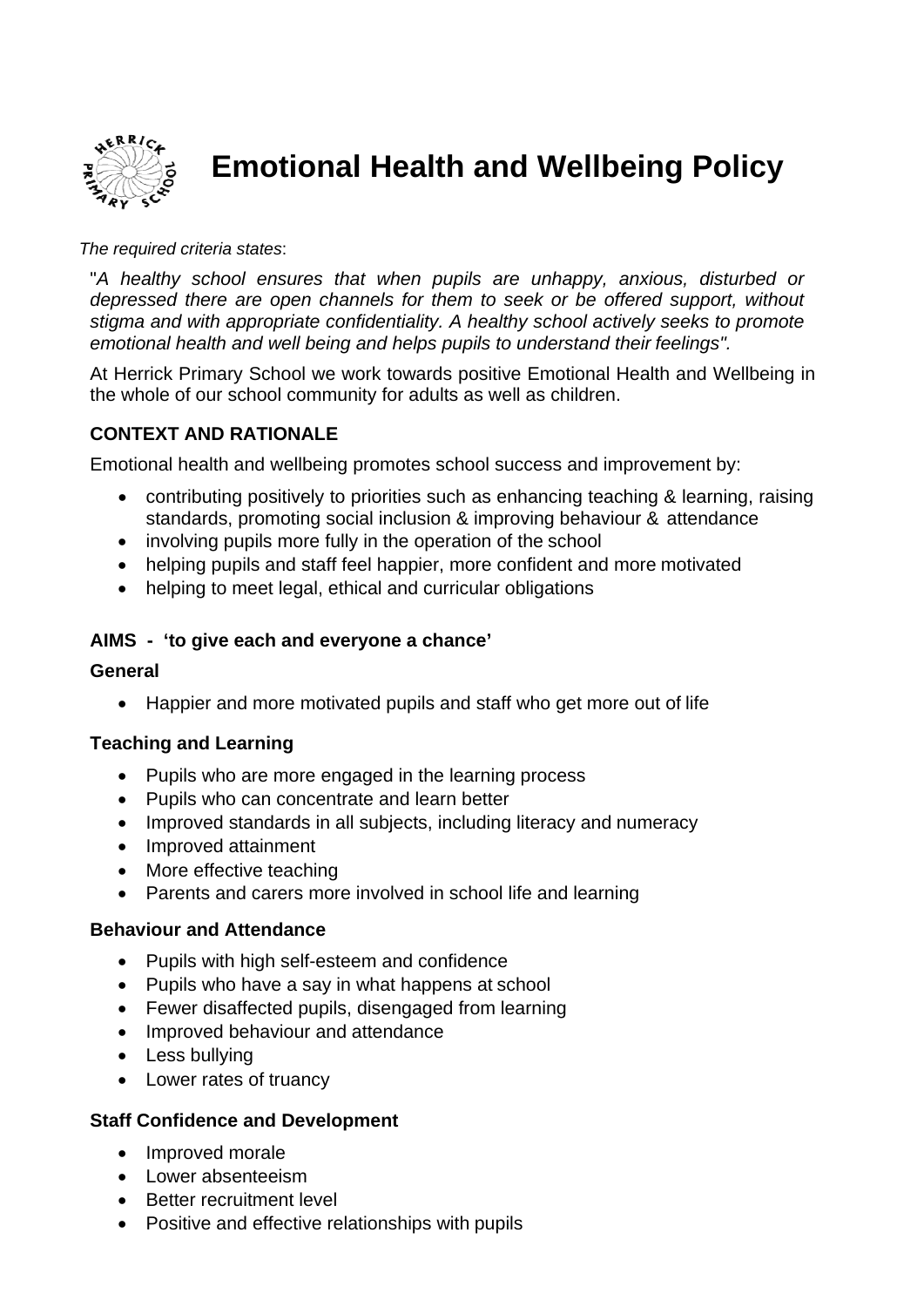## The school promotes and provides a range of services to pupils:

- Our own child mental health counsellor
- School council to act as mentors
- Pastoral staff with a mixture of teaching and non-teaching pastoral assistants and qualified first aiders
- Co-ordinated support from a range of external organisations
- Welcome days and transition events
- Hygienic toilets which ensure privacy and safety
- Contact through on-line programmes on the school website

## **The school promotes an anti-bullying culture through:**

- A strong school ethos which empowers tolerance and respect, including respect for difference and diversity
- High profile of anti-bullying procedures and policy through corporate posters, assemblies and events such as national anti-bullying week
- Active listeners, to whom the victim may turn

## The school promotes and strengthens the pupil voice through:

- A democratic process for the election of school council representatives
- Timetabled meeting time for members of the school council
- Opportunities to put forward suggestions for projects in school

## The school promotes the involvement of parents and carers in the life and learning **of the school through:**

- Parent questionnaires
- Regular consultation about change and development through questionnaires and special meetings
- Subject Focus evenings and workshops
- Involvement in school trips and extracurricular activities
- Regular communication and involvement over pupil progress, behaviour and pastoral issues

## **The school facilitates a context for learning through:**

- Enhancing school and classroom layout; facilities and resources
- Recognising the background of individual pupils and their physical, social and emotional needs
- Establishing clear rules, routines and expectations about behaviour for learning and social cohesion.
- Encouraging positive, caring and constructive relationships
- Creating

## The school enhances pupil motivation and learning through:

E ncouraging all children to follow the 'Herrick Character'

| Integrity | Maker of right choices | Resilient | never giver upper   |
|-----------|------------------------|-----------|---------------------|
| Empathy   | helper of others       | Citizen   | member of Community |
| Courage   | finder of unknown      |           |                     |

• Consistent support for vulnerable children and those with SEN from trained teams of pastoral, learning support, teaching assistants and other agencies where appropriate.